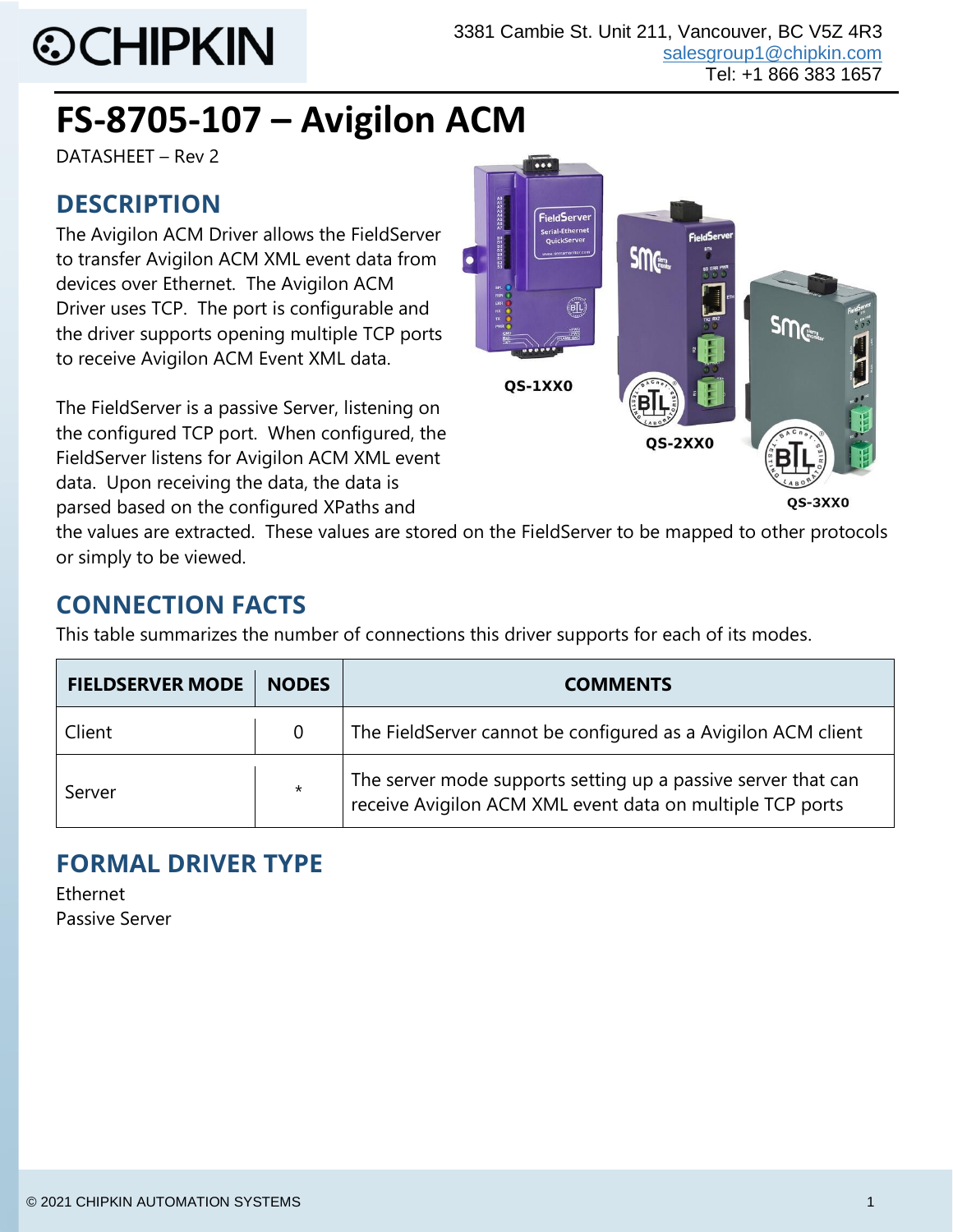#### **COMPATIBILITY**

| <b>FIELDSERVER MODEL</b> | <b>COMPATIBLE</b> |
|--------------------------|-------------------|
| QuickServer FS-QS-1xxx   | Yes               |
| QuickServer FS-QS-2xxx   | Yes               |
| QuickServer FS-QS-3xxx   | Yes               |

## **CONNECTION INFORMATION**

Connection Type: Ethernet Ethernet Speeds Supported: 10Base-T, 100Base-T

#### **CONNECTION CONFIGURATIONS**

This block diagram lists common network connections that can monitor Avigilon ACM XML event data using other protocols like Modbus® RTU/TCP, BACnet® and HTTP.

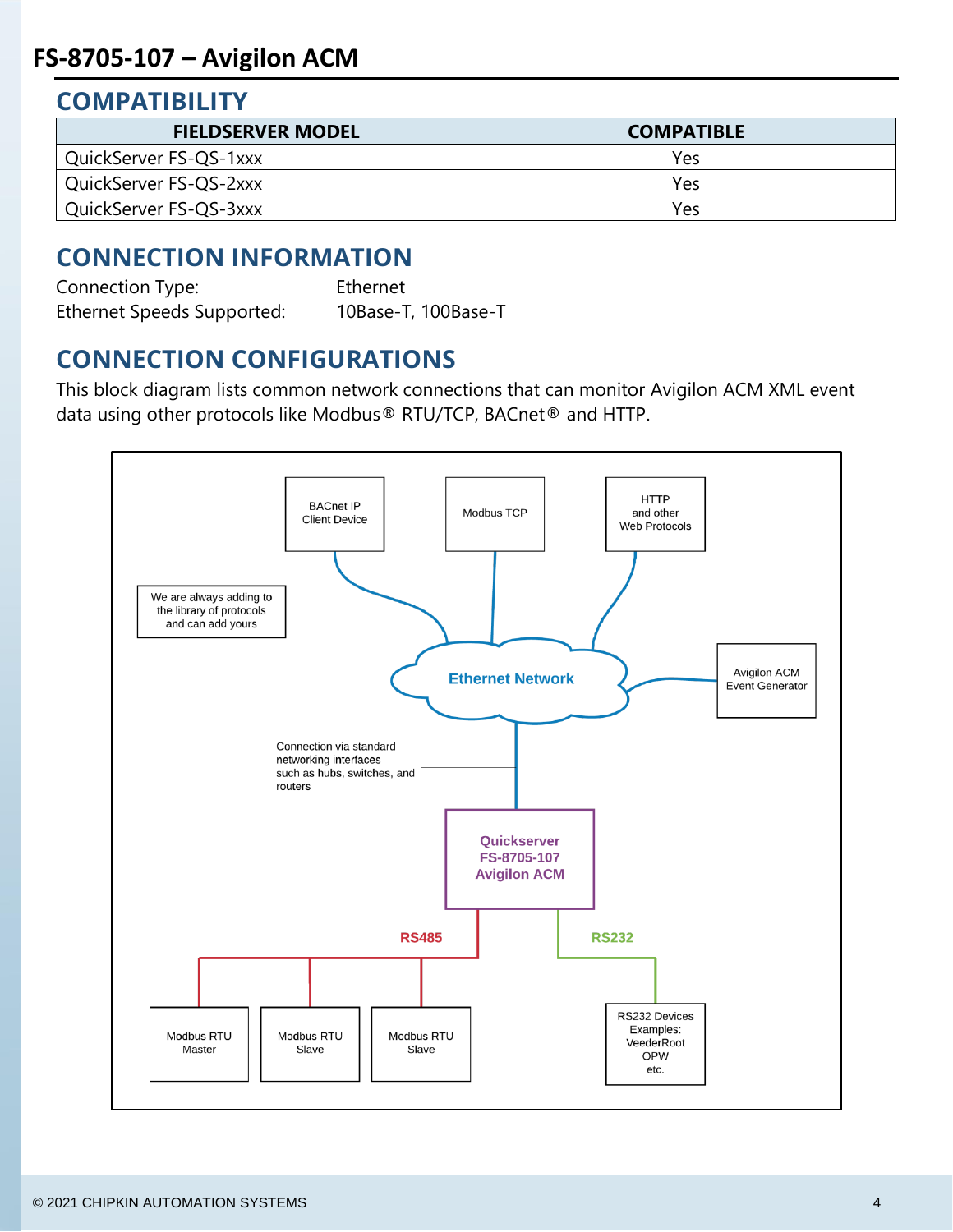#### **FS-8705-107 – Avigilon ACM**

#### **COMMUNICATION FUNCTIONS**

The FieldServer is configured as a passive server. This means that it listens for any Avigilon ACM XML event data packets that are sent to one of its opened ports. As such, the FieldServer must be installed and configured to be on the same network as the device sending the Avigilon ACM Event XML data.

The Avigilon ACM driver is a read only driver and cannot control or change any data on the devices that sent the Avigilon ACM XML event data.

#### **CUSTOMER SUPPORT**

Avigilon ACM Driver for FieldServer was developed by Chipkin, and we are proud to provide support for our products. For technical support, sales and customer service, please call us at 1 (866) 383-1657.

Thanks for choosing Chipkin's products and integration services to meet your building and industrial automation requirements!

Chipkin™ is a building and industrial automation protocol expert. We develop, configure, install and support gateways (protocol converters), data loggers and remote monitor and controlling applications. Founded in October 2000, Chipkin provides expert solutions for converting BACnet®, Modbus®, and LonWorks®—to name just a few—and enabling interfaces for HVAC, fire, siren, intercom, lighting, transportation and fuel systems. The high-quality products we offer (including those from other vendors) interface with Simplex™, Notifier™, McQuay™, GE™ and many others—so you can rest assured that we will select the most appropriate solution for your application.

With Chipkin you are buying a solution. Our configuration expertise in this field combined with free BACnet and other tools ensure your success; and our customer support via phone, email and remote desktop tools means that we are there when you need us. Chipkin is a small responsive company, and we live or die by the quality of our service—and with offices in two time zones—we can provide support when you need it. Give us a call now!

#### **Sales and Customer Service**

Toll free: 1-866-383-1657 Email: salesgroup1@chipkin.com

All contents are Copyright © 2000-2021 Chipkin Automation Systems. All rights reserved. This document is Chipkin Public Information.